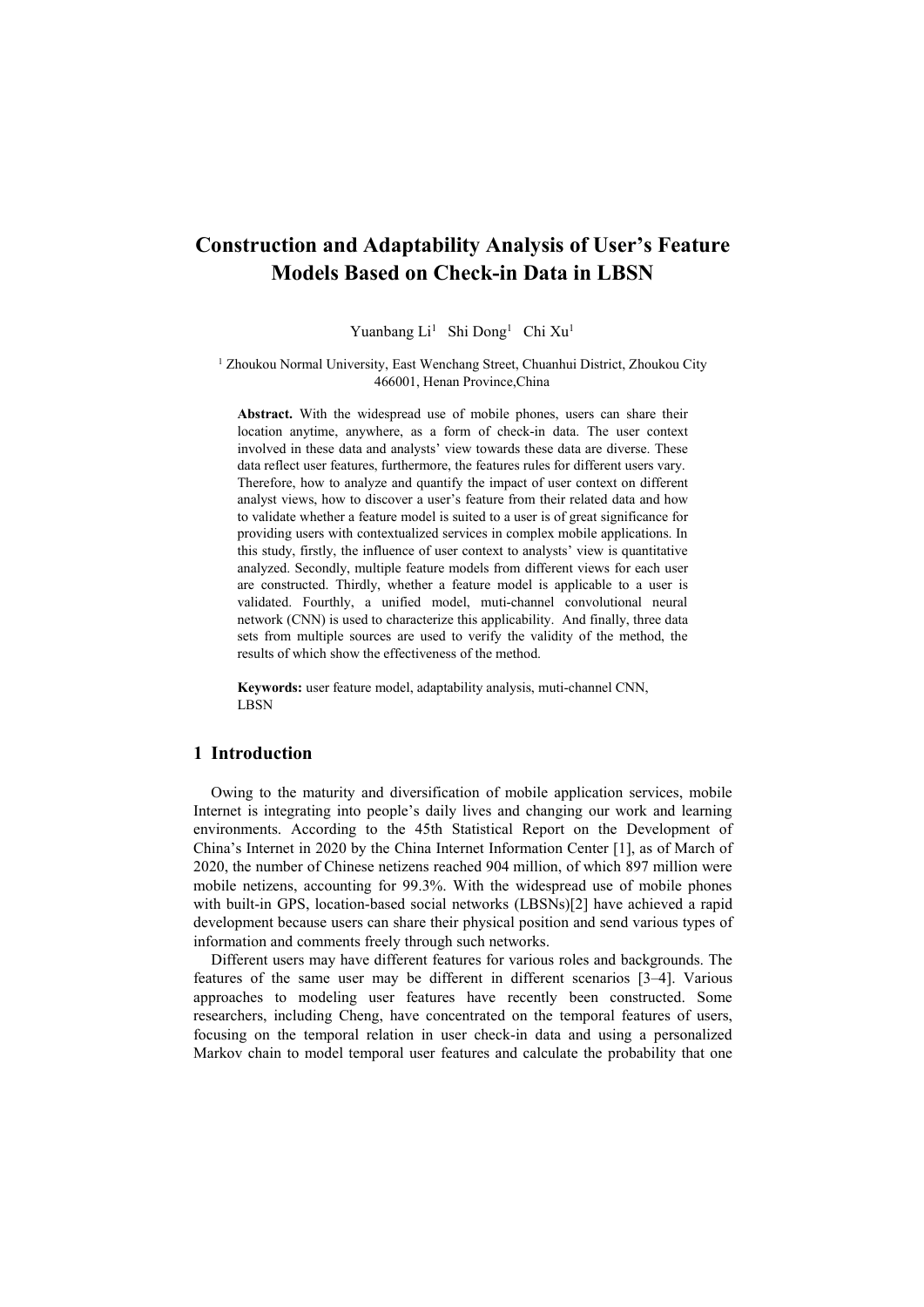user will check-in at a certain location at a specific time [5]. In addition, Xu built a categorical-temporal distribution feature model of points of interest (POIs) for use within a 24 h period and analyzed the overall changes in popular POI categories throughout the day [6]. Other researchers have focused on geographical features. For example, Noulas revealed user activity patterns from check-in data and found that 20% of the check-indata appear within 1 km, 60% appear between 1 and 10 km, and the final 20% appear beyond 10 km [7]. In addition, Cheng found that the check-in data of a user often appeararound multiple centers and proposed a multi-center Gaussian model to describe the geographical features of users [8].

A large number of studies have focused on building user feature models and recommending services to specific users using such models [9–11]; however, research on whether the established feature models are applicable to users has not attracted sufficient attention. In fact, different users are suited to different feature models.<br>Through a questionnaire we organized for Master's Degree students in computer science, class of 2019 at Wuhan University, we found that some students show regularity in their schedules, eat at a fixed time, and take a walk after dinner every day, whereas others are irregular, although in terms of geographical location, they often do fixed things in a fixed place. These results show that a general feature model may be applicable to some users rather than to others. Building diversified feature models and analyzing the applicable user groups of such models is an urgent problem to be solved.

Based on the findings above, we aim to design a strategy to validate whether a user is suited to a feature model. The main contributions ofthis study are as follows:

1. Quantifying the influence of user context to analysts' views. Information entropy gain method is used to quantify the influence of user context to analysts' views, only when the influence is greater than a threshold, will it be taken into account.

2. constructing multiple feature models for users. We should describe the user's features from multiple perspectives to discover the most suitable feature. In this study, we use as many elements in the data set as possible that affect the user features in building user feature models, particularly including temporal, distance, and content.

3. Determining the different feature for different users. To analyze the applicable user groups for each of the feature models, we propose an algorithm to validate whether a user is applicable to a particular model.

4. Proposing a unified model to describe the applicability of different users to different feature models to support the provisioning of services.

Finally, experiments were conducted to verify the effectiveness of the proposed method.

The remainder of this paper is organized as follows. Related works are described in section 2. The proposed method is described in section 3.The experiments are presented in section 4. Finally, validity threat and conclusion are presented in section 5 and 6.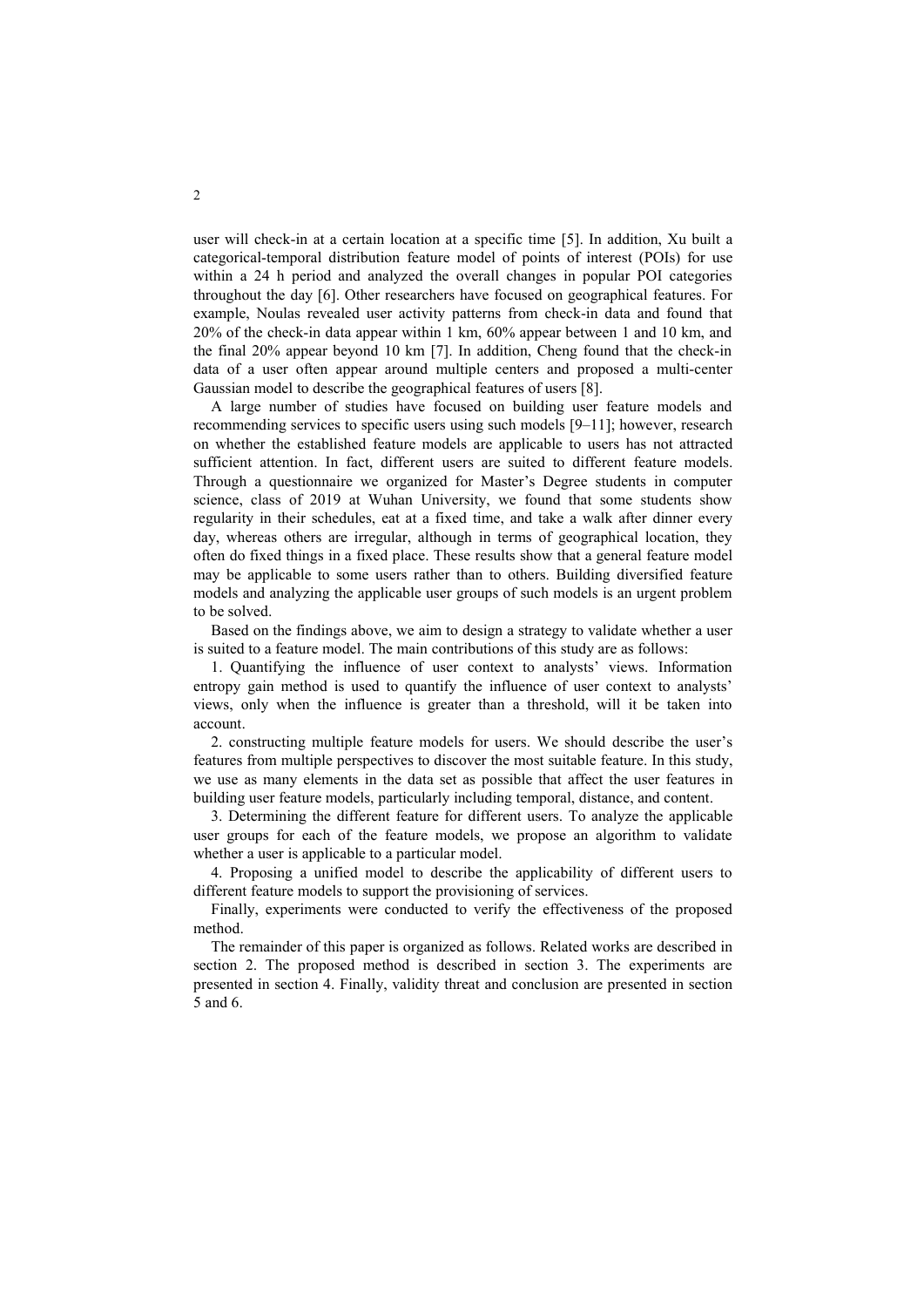## **2 Related works**

The extraction of user features is a hot research topic in LBSNs, and many methods have been proposed to extractuser features. These methods can be divided into two categories based on the extraction patterns: explicit and implicit extraction methods.

Explicit extraction methods extract user features directly using interviews and questionnaires [12], which is intuitive and easy to implement; however, users may not be able to articulate their features clearly, particularly in a complex context manner. Furthermore, the method is unsuitable for large-scale applications; for example, it is impossible for a user to express their feature for thousands of different venues.

Therefore, an increasing number of researchers have focused on implicit extraction methods, which use various automated methods such as natural language analysis and data mining to extract user features from user comments and user check-in data. Depending on influencing factors, these methods can be divided into four categories: content-based feature extraction, geographical-based feature extraction, temporal based feature extraction, and social-based feature extraction methods [13-14].

The content-based feature extraction method focuses on the analysis of content such as the user's age, job position, category of the venue, user comments on the venue, or venue photos [15-17].

Some methods have been proposed to locate the homes of the users, as a basis for calculating the distance to the venues from their homes [18-19]. The geographical based feature extraction method is devoted to discovering the relationships between a user's check-in data and the distance from the user's home. Some researchers have conducted experiments to build various formulas, such as a power-low distribution formula or a naive Bayesian formula, to predict the probability of a venue being visited by a user at a certain distance  $[20-21]$ , whereas other researchers are devoted to predicting the user's next location using historical check-in data [22-23].

Most users access different locations at different times, e.g., they tend to work in the morning and drink coffee or take a walk at night. Therefore, the temporal-based feature extraction method focuses on the time information related to the user check-in data, using various analytical methods, such as data mining or machine learning, to reveal which venues the user likes to visit within a certain time [24-26].

The social-based feature extraction method holds the idea that users share similar check-in patterns with their friends; correspondingly, users tend to make friends with those who share their features. These methods therefore use various strategies such as crawling through friend lists on user social accounts or clustering users with similar features to find other friends of a user, and apply the feature of their friends to infer their features [27–29].

Some studies combine more than one influencing factor to describe user features [30–31], which may be an interesting future research direction.

Although many methods have been proposed to describe users' features, to the best of our knowledge, few studies have focused on whether a useris suited to a feature model. In this study, we build a multiple feature model for each user and propose an algorithm to validate whether the user is suited to a feature model.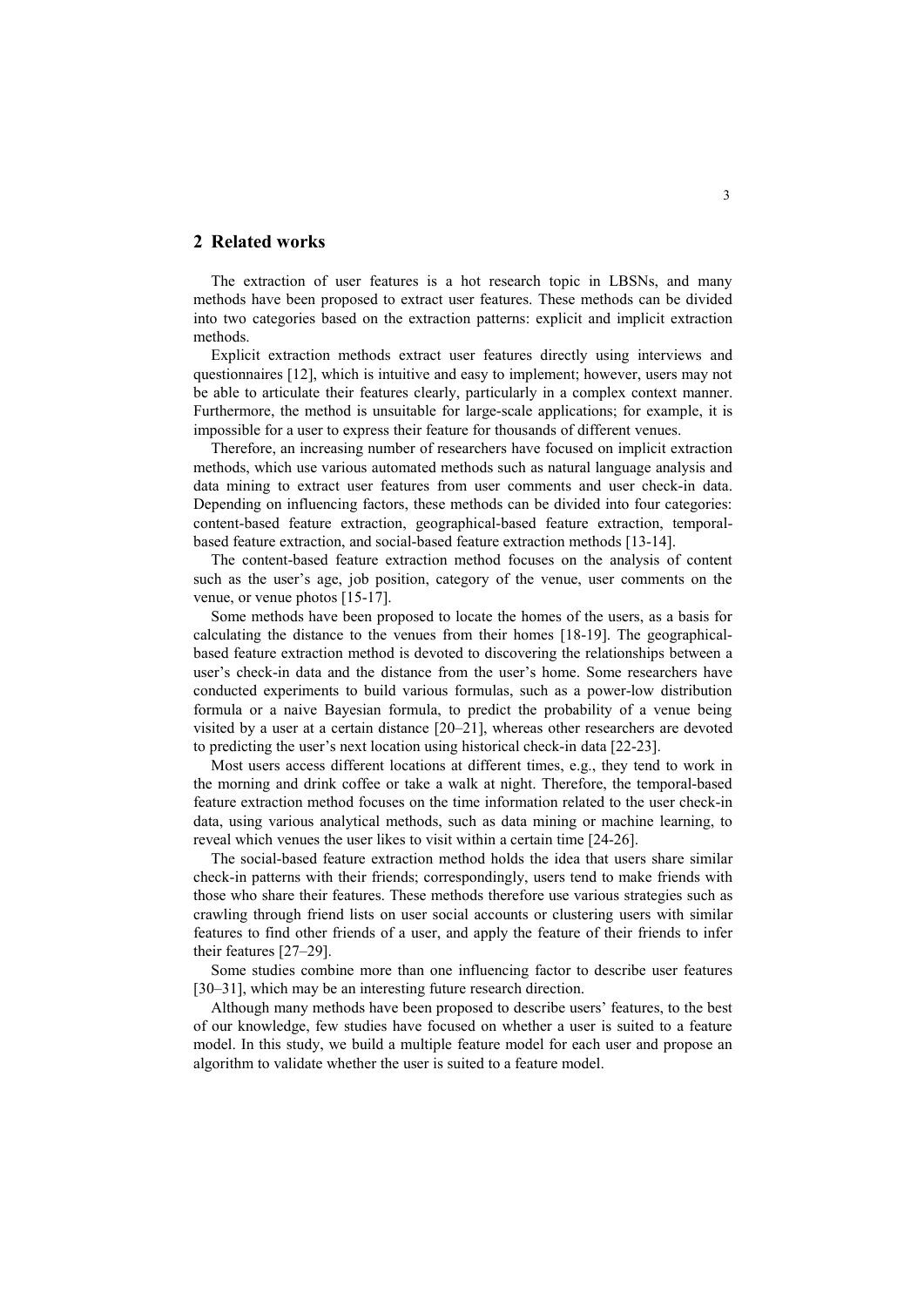# **3 Method**

# **3.1 Preliminaries**

The definitions used in the method are as follows: **Definition 1: User context set (UC)**

The USC is a set of attributes that can be used to describe the user and context involved in user activities.

$$
UC = \{UC^i\} \tag{1}
$$

### **Definition 2: View Set (VS)**

The VS is a set of different perspectives that system analysts and managers use to observe user activity patterns according to their interests.

 $VS = \{V\}$ 

*<sup>j</sup>}* (2)

# **Definition 3: User context view feature set (UFS)**

The UCVFS is the set of user features from a contextual perspective determined from different perspectives under different scenarios.

$$
UFS = \{UCVF^{ij}||0 = \langle i|\langle UC|, 0 = \langle j|\langle VS|\} \tag{3}
$$

where:

$$
UCVF^{ij} = \begin{pmatrix} ucvf^{ij}_{11} & \cdots & ucvf^{ij}_{1|V^j|} \\ \vdots & \ddots & \vdots \\ ucvf^{ij}_{|C^i|1} & \cdots & ucvf^{ij}_{|C^i||V^j|} \end{pmatrix}
$$
 (4)

#### **3.2 Overview of the method**



Fig. 1. Overview of the method

The overall framework of the method is shown in Fig.1. The method is based on user check-in data. Firstly, the set of view and user context is determined by the analyst, and information entropy gain is used to quantify the impact of user context to the observer's view, The specific process is described in algorithm 1 in this chapter.

4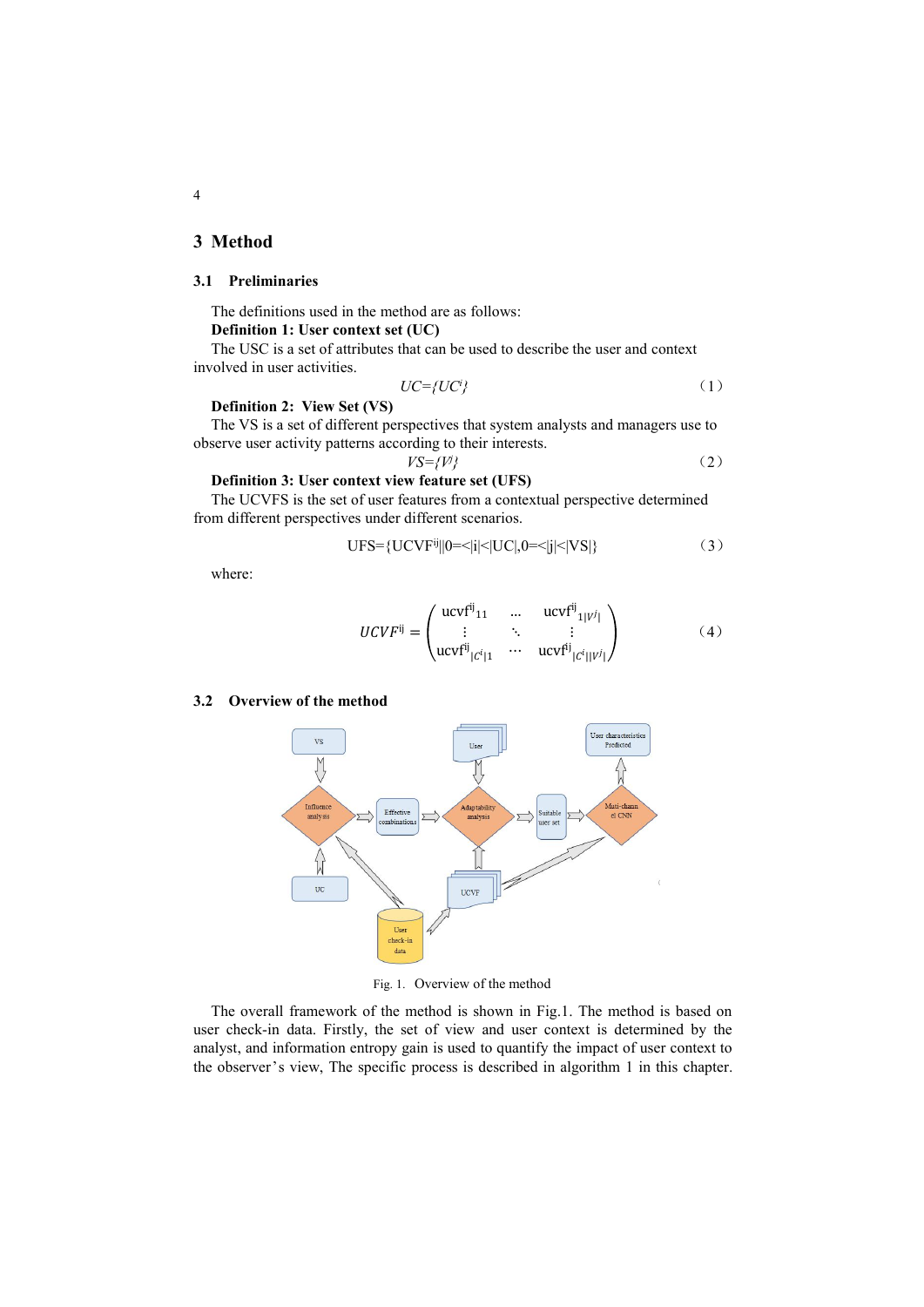Secondly, Algorithm is designed to realize the vectorization of user features, which is shown in algorithm 2. Thirdly, an algorithm based on difference value is proposed to realizes the user's applicability analysis to different features, which is shown in algorithm 3. Finally, a muti-channel CNN is designed to characterize the applicability of users to different features and used to predict user features.

This method provides a feasible process and technical route for realizing the construction and personalized analysis of user features in complex mobile applications, and has a certain promotion significance.

### **3.3 Information entropy gain based influence analysis**

When the cardinality of the user context set is  $|$  UCS  $|$  and the cardinality of the view set is |VS |, dimensionality of the influence combination is calculated as shown in formula 5.

$$
|ES| = |UCS| * |VS| \tag{5}
$$

When the cardinality of user context set and view set increases, the cardinality of the influence set will increase rapidly, which is disadvantageous to storage and analysis. And in real life, not all user context set have a significant impact on each view. Therefore, the quantitative analysis of the impact of user context on the view is of great significance.

The concept of entropy has been widely used in thermodynamics, sociology and information science. Entropy can be used to describe the degree of chaos within the data, as shown in formula 6, where N is the number of categories and  $P_i$  is the probability of belonging to category i.

$$
Entropy(S) = -\sum_{i=1}^{n} p_i * log p_i \tag{6}
$$

Entropy can also be used to measure the effectiveness of data partitioning. The entropy values before and after the data partition are calculated respectively. If the entropy value is smaller after the partition, it shows that the data can be clarified through the partition, thus indicating that the partition is valuable and produces information gain, the information gain and the information gain rate are calculated as shown in formulas 7 and 8.

$$
Gain(S, A) = Entropy(S) - \sum_{v \in Values} (A) \frac{S_v}{S} Entropy(S_v) \tag{7}
$$

$$
Gain\_ratio(S, A) = \frac{Gain(S, A)}{Entropy(S)} \tag{8}
$$

In these formulas, A represents the attribute that divides the sample set S, Values represents the value set of the attribute A, v represents a value in the Values set, and  $S_{v}$  represents the sample set corresponding to the value v after the division.

Based on the analysis above, this study uses information gain rate to find the user context that has a significant impact on the view, as shown in Algorithm 1.

Algorithm 1: influence analysis algorithm

**Input**: DS (Data Set), UCS (User Context Set), VS (View Set)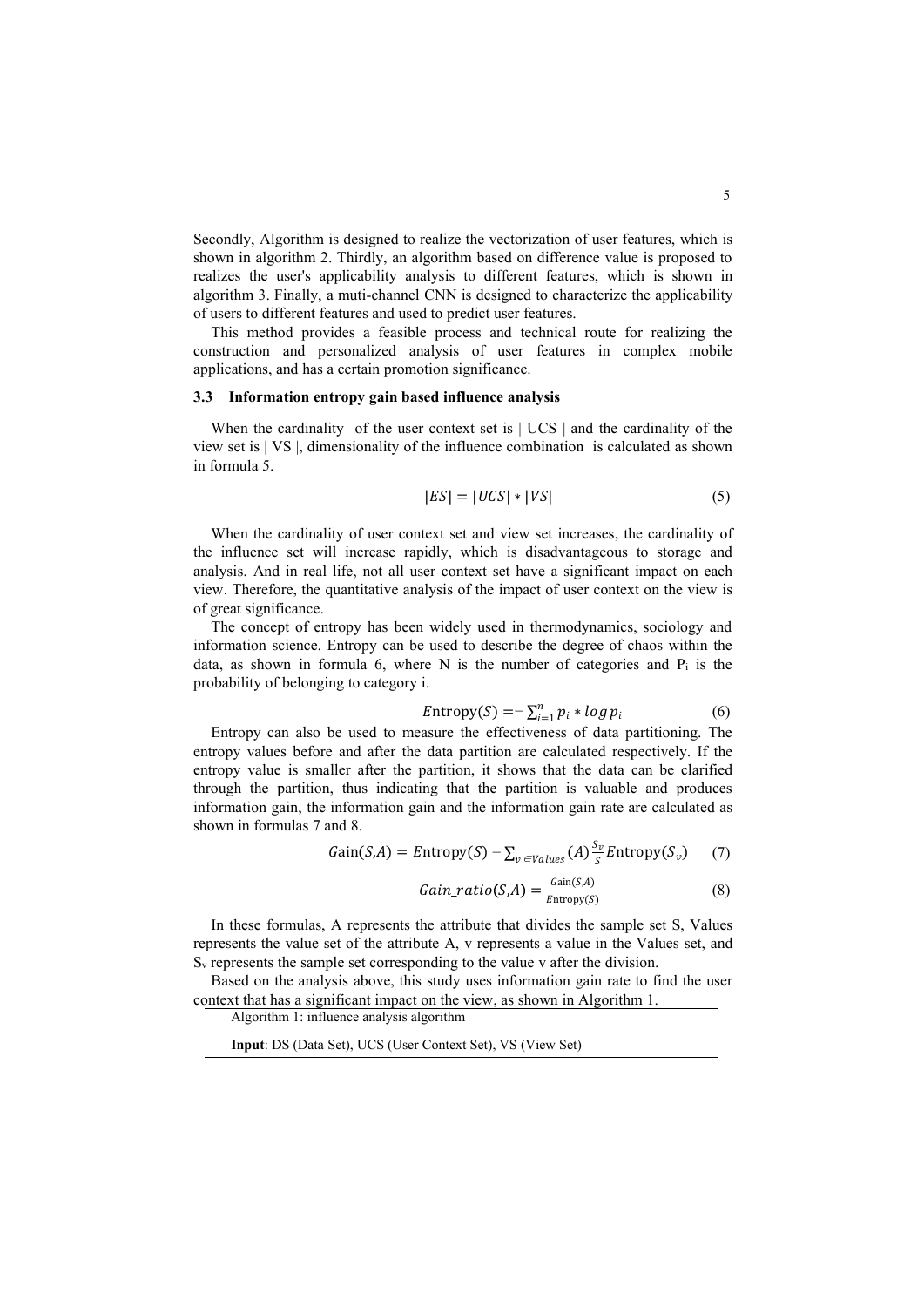### **Output: ES\_S (Effect Set Selected)**

- 1: initialize ES\_S=NULL
- 2: for each V<sup>j</sup> in VS
- 3: Computes Entropy  $(V<sup>j</sup>)$  based on DS using formula (6)
- $4:$  for each UC<sup>i</sup> in UCS
- 5: Computes Gain (V<sup>j</sup>, UC<sup>i</sup>) based on DS using formula (7)
- 6: Computes Gain\_ratio  $(V^j, UC^i)$  using formula  $(8)$
- 7: if  $(Gain\_ratio (V^j, UC^i)) > \delta$
- 8: ES\_S.add  $(*Vi*, *UC*<sup>i</sup>)$
- 9: endif
- 10: endfor
- 11: endfor
- 12: return ES\_S

The input of the algorithm includes data set, user context set and view set, and the output is the selected effect set. Firstly, initialize the selected effect set to empty(line 1), secondly, calculate the entropy of each view  $V^j$  in the view set (line 2-3), and then calculate the information gain and information gain rate for each user context UC <sup>i</sup> on the view  $V^j$  (lines 4-6), if the information gain rate is greater than the given threshold  $\delta$ , indicating that UC<sup>i</sup> has a significant influence on V<sup>j</sup>, the combination  $\langle$ UC<sup>i</sup>,V<sup>j</sup> > is added to the influence set ES\_S(lines 7-9).

### **3.4 UFS Construction**

How to quantify user characteristics by analysing user activity data is the basis of using automatic methods to analyse user features and discover user roles. In this study, we first implement the vectorization from user activity data to user features. According to Definition 3, the UFS is a set of cardinalities  $|VS| * |UC|$ , where each set element is a matrix of  $|UC^i|$  times  $|V^j|$  dimensions. The UFS construction algorithm is presented in Algorithm 2.

**Algorithm 2**: UFS construction algorithm

**Input**: DS (Data Set), UC, VS

**Output**: UFS

1: Initialize data of user u DS\_u from DS

- 2: for  $UC<sup>i</sup>$  in UC
- 3: for  $V^j$  in  $VS$
- 4: Initialize  $UF^{ij} = O(|UC^{i}|^*|V^{j}|)$
- 5: for d in DS\_u
- 6: uc\_serial\_num=0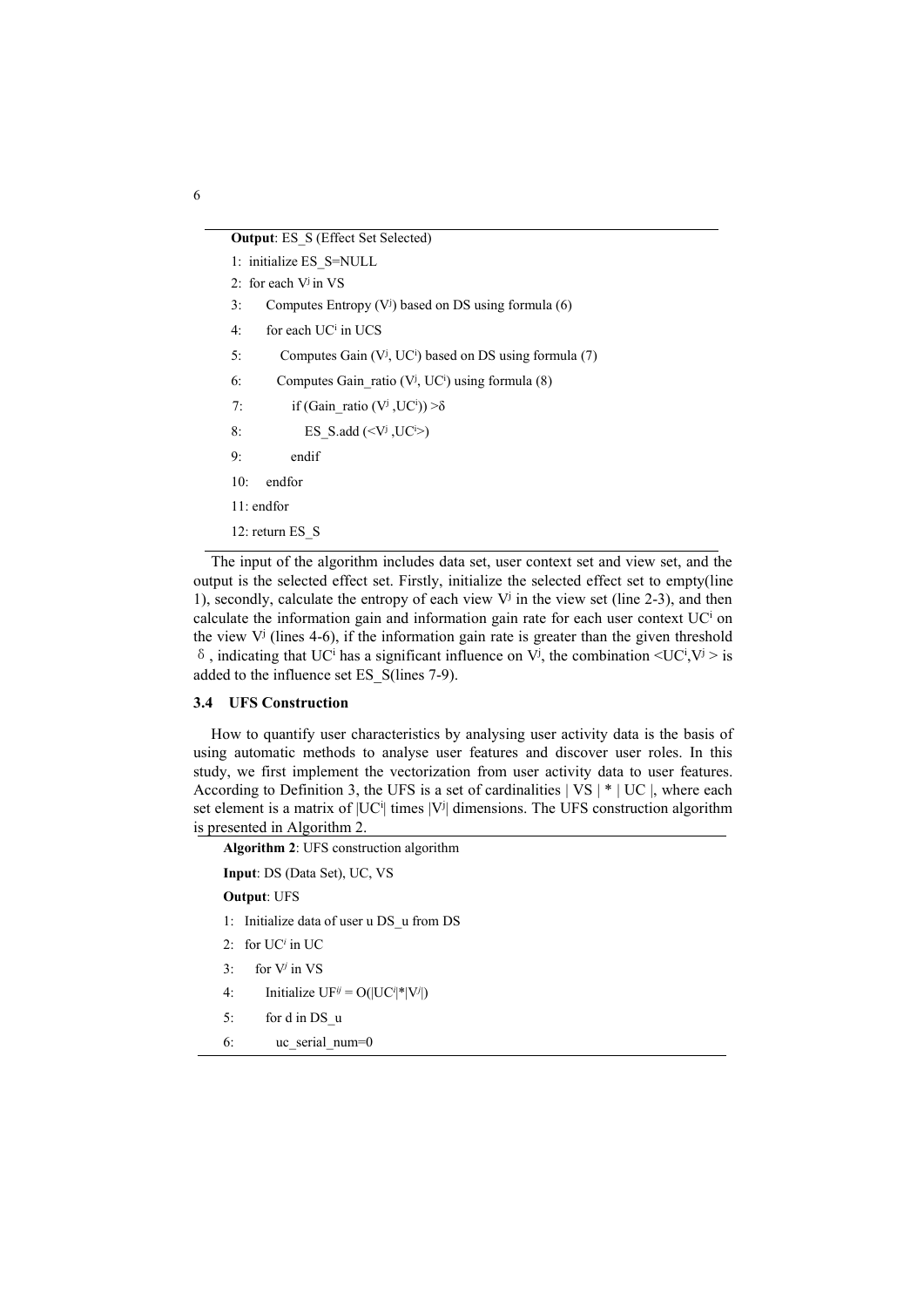| 7:  | vs serial num=0                                                               |
|-----|-------------------------------------------------------------------------------|
| 8:  | for uc in $UCi$                                                               |
| 9:  | for $v$ in $V^j$                                                              |
| 10: | if (d.UC <sup><i>i</i></sup> value==uc && d.V <sup><i>j</i></sup> value == v) |
| 11: | uc serial num=GetSerial Number(uc)                                            |
| 12: | vs serial num=GetSerial Number(v)                                             |
| 13: | break                                                                         |
| 14: | endif                                                                         |
| 15: | endfor                                                                        |
| 16: | break                                                                         |
| 17: | endfor                                                                        |
| 18: | UCVF <sup>ij</sup> [uc_serial_num][vs_serial_num] ++                          |
| 19: | endfor                                                                        |
| 20: | $UFS.add(UF^{ij})$                                                            |
| 21: | end for                                                                       |
|     | 22: end for                                                                   |
|     | 23: return UCVFS                                                              |

The input of the algorithm includes the DS, UC, and VS, and the output is the UFS. First, the check-in data of user u are initialized from the DS (line 1). For each context UC<sup>*i*</sup> in the UC, each perspective V<sup>*j*</sup> in VS is iterated. For this process, UF<sup>*j*</sup> is first initialized to a 0 matrix; the row and column are the cardinality of the UC *<sup>i</sup>* and V*<sup>j</sup>* (row 4). Iteration takes place over data record d of user U, initializing the row and column subscripts of the matrix corresponding to each record to 0 (rows  $5 - 7$ ). The corresponding user context value uc isfound and the value v is viewed. The subscript of uc, i.e., uc\_serial\_num, and the subscript v, i.e., v\_serial\_num (lines  $8 - 17$ ) are calculated. The value of the matrix corresponding to the position of the row and column subscripts is added (line 18). Finally,  $UF^{\tilde{y}}$  is added to the UFS (line 20).

### **3.5 Applicability analysis**

The previous section described the building of the UCVFS but did not analyze the applicability of the user to these features. Different users differ greatly in their perspective features. If some users of a smart location service have a regular lifestyle and a stable time for eating, working, and participating in outdoor activities every day, then the user is more suitable for the characteristics described by the time scenario and the POI category perspective. Some users do not move regularly over time but behave regularly in terms of distance. Their interest points in visiting gourmet food, for example, are generally closer to home, and most of them are within 1km. When they visit tourist and transportation interest points, the distances are generally greater, with most concentrated at distances of more than 1 km.

In summary, it is meaningful to analyze the applicability of users to different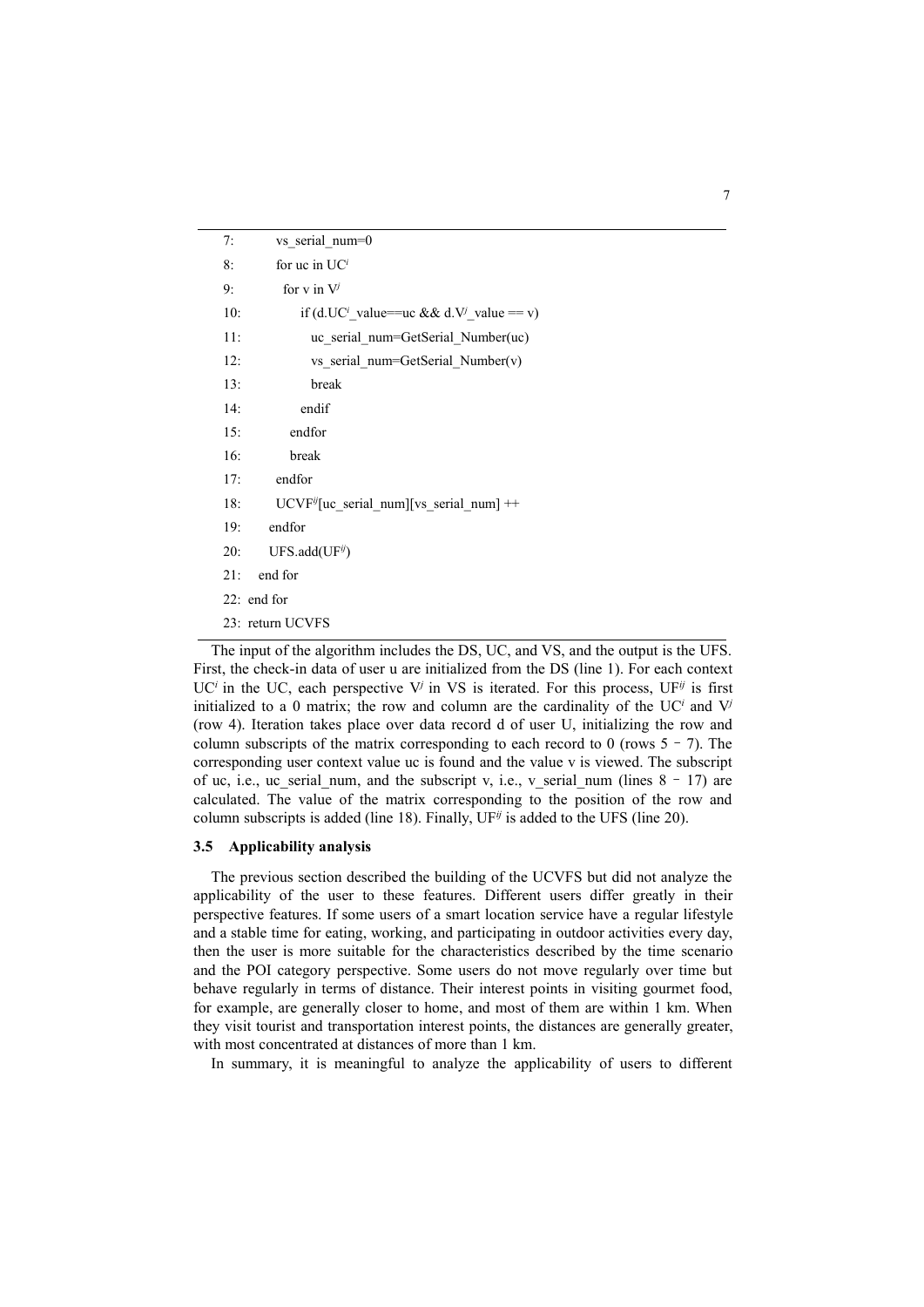features based on the set of user perspective features to improve the accuracy of the user descriptions. Based on the above findings, this paper proposes a method for analyzing the applicability of user-perspective features based on difference values. The method assumes that when the user applies to a particular perspective feature, the difference in the user's activity data over a long period of time is small, as shown in Algorithm 3.

| Algorithm 3: Applicability analysis algorithm                                                             |  |  |  |  |  |  |
|-----------------------------------------------------------------------------------------------------------|--|--|--|--|--|--|
| Input: DS (Data Set), UCVFS, U(user set)                                                                  |  |  |  |  |  |  |
| <b>Output:</b> US UCVF <sup>ij</sup> (User Set VCVF <sup>ij</sup> , UCVF <sup>ij</sup> $\in$ UCVFS)       |  |  |  |  |  |  |
| 1: for each UCVF <sup>ij</sup> in UCVFS                                                                   |  |  |  |  |  |  |
| Initialize List SUM UCVF <sup>ij</sup> =null<br>2:                                                        |  |  |  |  |  |  |
| $3:$ endfor                                                                                               |  |  |  |  |  |  |
| 4: for each user u in U                                                                                   |  |  |  |  |  |  |
| initialize user u's data DS u from DS<br>5:                                                               |  |  |  |  |  |  |
| initialize distinct month M from DS u<br>6:                                                               |  |  |  |  |  |  |
| for each m in M<br>7:                                                                                     |  |  |  |  |  |  |
| initialize user u's data in month m DS um from DS u<br>8:                                                 |  |  |  |  |  |  |
| for each UCVF <sup>ij</sup> in UCVFS<br>9:                                                                |  |  |  |  |  |  |
| create $UCVF^{ij}$ <sub>m</sub> in month m using Algorithm 1<br>10:                                       |  |  |  |  |  |  |
| endfor<br>11:                                                                                             |  |  |  |  |  |  |
| endfor<br>12:                                                                                             |  |  |  |  |  |  |
| 13:<br>calculate the average value of UCVF $^{ij}$ <sub>m</sub> , denote as AVG UCVF $^{ij}$ <sub>m</sub> |  |  |  |  |  |  |
| 14:<br>for each UCVF <sup>ij</sup> in UCVFS                                                               |  |  |  |  |  |  |
| initialize sum $UCVF^{ij} = 0$<br>15:                                                                     |  |  |  |  |  |  |
| endfor<br>16:                                                                                             |  |  |  |  |  |  |
| 17:<br>for each UCVF $\ddot{y}$ in UCVFS                                                                  |  |  |  |  |  |  |
| 18:<br>for each m in M                                                                                    |  |  |  |  |  |  |
| sum UCVF $^{ij}$ +=  UCVF $^{ij}$ <sub>m</sub> - AVG UCVF $^{ij}$ <sub>m</sub><br>19:                     |  |  |  |  |  |  |
| endfor<br>20:                                                                                             |  |  |  |  |  |  |
| endfor<br>21:                                                                                             |  |  |  |  |  |  |
| for each UCVF <sup>ij</sup> in UCVFS<br>22:                                                               |  |  |  |  |  |  |
| 23:<br>SUM UCVF <sup>ij</sup> .add(u, sum UCVF <sup>ij</sup> )                                            |  |  |  |  |  |  |
| endfor<br>24:                                                                                             |  |  |  |  |  |  |
| 25: endfor                                                                                                |  |  |  |  |  |  |
| 26: for each UCVF <sup>ij</sup> in UCVFS                                                                  |  |  |  |  |  |  |
| sort SUM UCVF <sup>ij</sup> order by sum UCVF <sup>ij</sup><br>27:                                        |  |  |  |  |  |  |
| 28: endfor                                                                                                |  |  |  |  |  |  |
| 29: for each user u in U                                                                                  |  |  |  |  |  |  |

30: for each UCVF *ij* in UCVFS

8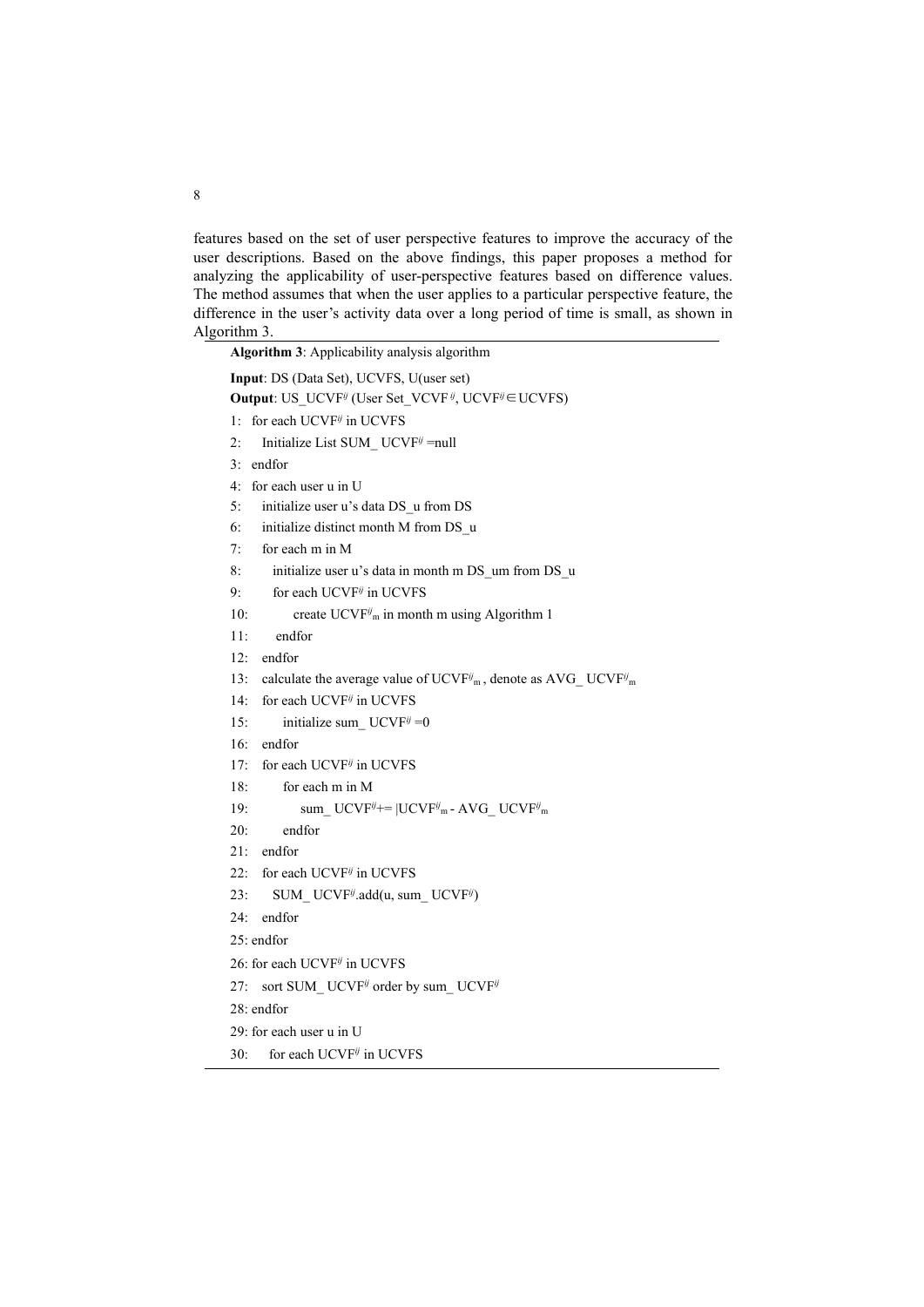| 31:          | sequence $UCVF^{ij}=GetSequence(SUM \ UCVF^{ij},u)$                                             |
|--------------|-------------------------------------------------------------------------------------------------|
| 32:          | endfor                                                                                          |
| 33:          | for each UCVF <sup>ij</sup> in UCVFS                                                            |
| 34:          | min sequence=min(sequence $UCVF^{ij}$ )                                                         |
| 35:          | endfor                                                                                          |
| 36:          | for each UCVF <sup>ij</sup> in UCVFS                                                            |
| 37:          | if(min sequence=sequence UCVFi)                                                                 |
| 38:          | US UCVF $\ddot{\theta}$ .add(u)                                                                 |
| 39:          | endif                                                                                           |
| 40:          | endfor                                                                                          |
| $41:$ endfor |                                                                                                 |
|              | 42: return US UCVF <sup>ij</sup> (User Set UCVF <sup>ij</sup> , UCVF <sup>ij</sup> $\in$ UCVFS) |
|              |                                                                                                 |

The algorithm first initializes the |UCVFS| list, which is used to store the difference value (lines  $1 - 3$ ) of the user's view feature in each scenario. Through the following process, we calculate the difference value of each user's perspective feature (lines 4– 25). First, we take a fixed time unit(such as the month) and establish the user's perspective feature (lines  $5 - 12$ ). The third step is to initialize the difference value of the user's perspective feature to 0 (lines  $14 - 16$ ). The fourth step is to calculate the difference value of the user's perspective feature, that is, the sum of the differences between the contextual perspective features and the mean values for each time unit (lines  $17 - 21$ ) and add the differences to the corresponding list (22–24). Sort the list by the difference values (lines  $26 - 28$ ). Calculating the order of user U in each list, and taking the smallest order corresponding to the list of scenario perspective features, when adding the user to the user set corresponding to the list of scenario perspective features, because the order is the smallest, it is demonstrated that the user is most suitable for the scenario view feature (lines  $29 - 41$ ) if the difference between the user and the scenario view feature is the smallest.

#### **3.6 Unified model—muti-channel CNN**

Multichannel neural networks can effectively describe the local saliency features of data, identify and analyze them, and then stack these different channels using a deep structure to support the fusion of multiple salient features. This feature is suitable for describing the user's adaptability to muti-perspective features; therefore, this study designs a muti-channel convolutional neural network to analyze the user's personalized features. The basic network structure is illustrated in Fig. 1.

The network contains  $|UCS| * |VS|$  channels, and the input for each channel is the user set US\_UCVF<sup>ij</sup>, which is suitable for the UCVF<sup>ij</sup> model and the matrix UCVF<sup>ij</sup> for all users. The construction of UCVF<sup>ij</sup> is shown in Algorithm 1, and the identification of US\_UCVF<sup>ij</sup> is shown in Algorithm 2. After learning the user and the user's matrix through different channels, the network can predict the user's possible activities during a given situation.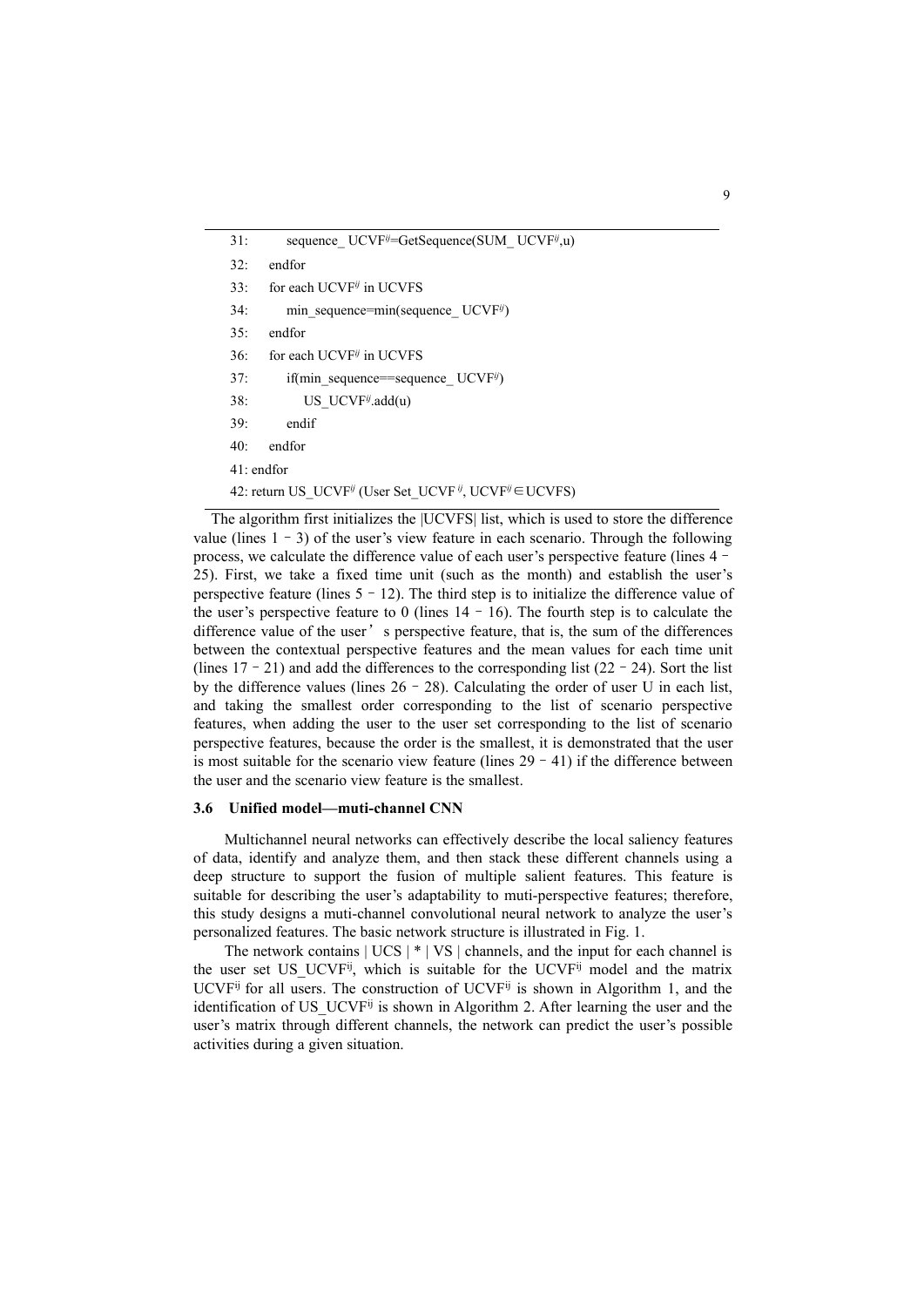

Fig. 2. Muti-channel CNN Network Structure Diagram

# **4 Experiment**

### **4.1 Date sets of the Experiment**

The data set is constructed from the existing Foursquare User Check-in data set [18,32]. The data set consists of three independent user check-in data sets labeled dataset\_1, dataset\_2, and dataset\_3. Here, dataset\_1 uses the New York City check-in data set from this research [32]. To verify that the method is not data sensitive, dataset \_2 and dataset\_3 were constructed by randomly selecting 5,000 users and 8,000 users from the data in [18]. The statistics from the data set are shown in Table 1, and example data are shown in Table 2.

**Table 1** data statistics table of the data sets

|           |             |            | T MILLY T ANNIA PINITIPLE AND IT OF ATT MAIN PEAP. |
|-----------|-------------|------------|----------------------------------------------------|
|           | User number | POI number | Check-in times                                     |
| dataset 1 | 1083        | 38333      | 227428                                             |
| dataset 2 | 5000        | 359036     | 1472935                                            |
| dataset 3 | 8000        | 509440     | 2253379                                            |

Note: POI: Point of Interest

**Table 2** Data sample table of the data sets

| U        | P        | PC     | <b>PCN</b>             | LO       | LA       | W        | Y        | M        | D   | T        |
|----------|----------|--------|------------------------|----------|----------|----------|----------|----------|-----|----------|
| 1        | $4d*$    | $4b*$  | American<br>Restaurant | $40.7*$  | $-73.9*$ | Sat      | 2012     | Apr      | 07  | 17:42:24 |
| 49       | $42*$    | $4a*$  | Railway                | $40.7*$  | $-73.9*$ | Wed      | 2012     | Apr      | 04  | 12:11:28 |
|          |          |        | Station                |          |          |          |          |          |     |          |
| $\cdots$ | $\cdots$ | . .    | $\cdots$               | $\cdots$ | $\cdots$ | $\cdots$ | $\cdots$ | $\cdots$ | . . | $\cdots$ |
| 712      | $4c*$    | $4f^*$ | Neighbour              | $40.7*$  | $-73.9*$ | Mon      | 2012     | Nov      | 05  | 23:48:22 |
|          |          |        | hood                   |          |          |          |          |          |     |          |

Note: U: user, P: POI, PC: POI category, PCN: POI category name, LO: longitude, LA: latitude, W: week, Y: year, M: month, D: day, T: time. P and PC in the data are represented by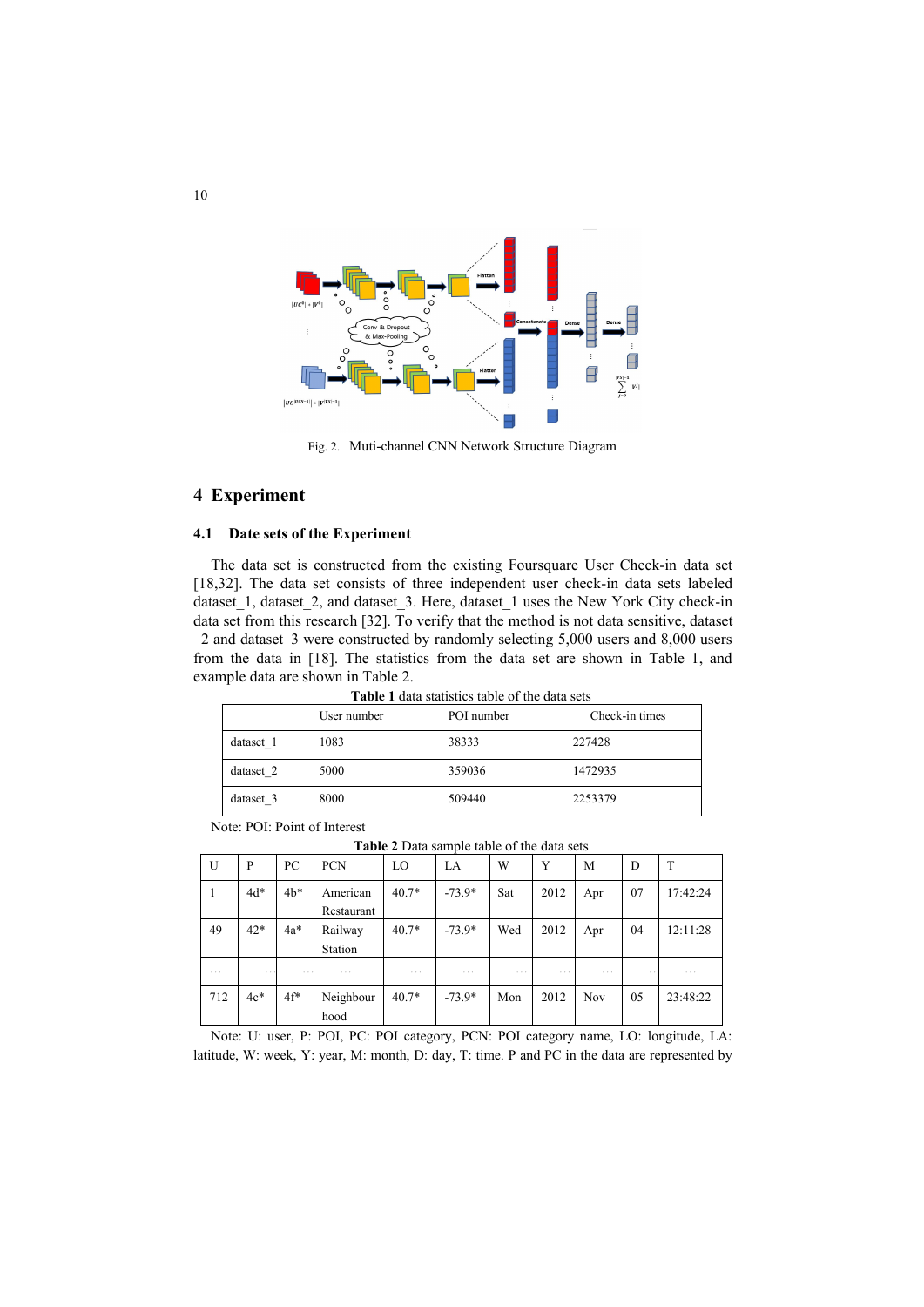a string with a length of 24, for the concise and intuitive, only the first two characters are given in the table, and the rest are replaced by \*. The longitude and latitude in the data are accurate to 15 decimal places after the decimal point, for the concise and intuitive, 2 decimal places are given, and the rest are replaced by \*.

In the original data set, the POI category is included because the number of checkins is limited in a particular category. To provide an intuitive understanding of user characteristics at the abstract level, according to the existing POI categories in the data, the root category is added to the data set by using the dependency relationship between the category and the root category in the category hierarchy tree on the Foursquare website. In the POI category tree of the Foursquare hierarchy, there are nine root categories: arts and entertainment, college and university, food, outdoors and recreation, professional and other places, residence, shops and services, travel and transport, and events.

#### **4.2 Research Question**

The research questions in this chapter are as follows:

**RQ 1**: Is it effective to assume that the user is more suitable for a specific feature model if there is little difference in UCVF ij?

**RQ 2**: Does using the suitable UCVF ij help predict user behaviors.

**RQ 3**: Does the unified model improve the prediction accuracy? How does it compare with existing methods?

#### **4.3 Evaluation plan**

In the experiment described in this chapter, for each dataset, 80% was used as the training set, 10% was used as the verification set, and the remaining 10% was used as the test set. Because each user is created separately in UCVF<sup>ij</sup>, the partition of the data set is also divided according to the data of each user, that is, the check-in data of each user are divided, and the union of all user check-in data isthen taken as the final data set.

The top-K accuracy rate is used as an evaluation index, and the specific calculation is as shown in formula 9:

$$
Accuracy \& K = \frac{|\{u, 1, t, a\}|}{|TS|} \quad (9)
$$

In the formula,  $\{u, l, t, a\}$  refers to an activity a of user u at time t at position l, and  $P_{u,l,t}(K)$  refers to the top-K activity of the user at location l in time T inferred from the model. TS refers to the test set.

#### **4.4 Results and Analysis**

Through the analysis of the data, the user context set  $UCS = \{UC^t, UC^d\}$ , where t represents time and d represents distance. In this study, the time is segmented in hours, and thus  $|UC^t|=24$ . The distance from the user's home to the POI is divided into four levels, which are within 1 kilometre, between 1 and 10 kilometers, between 10 and 30 kilometers, and more than 30 kilometers, so  $|UC^d|=4$ .

According to the actual situation in the data, The view set  $VS = \{V^r, V^c\}$ , where r represents the root category and c represents the category of the POI. There are 9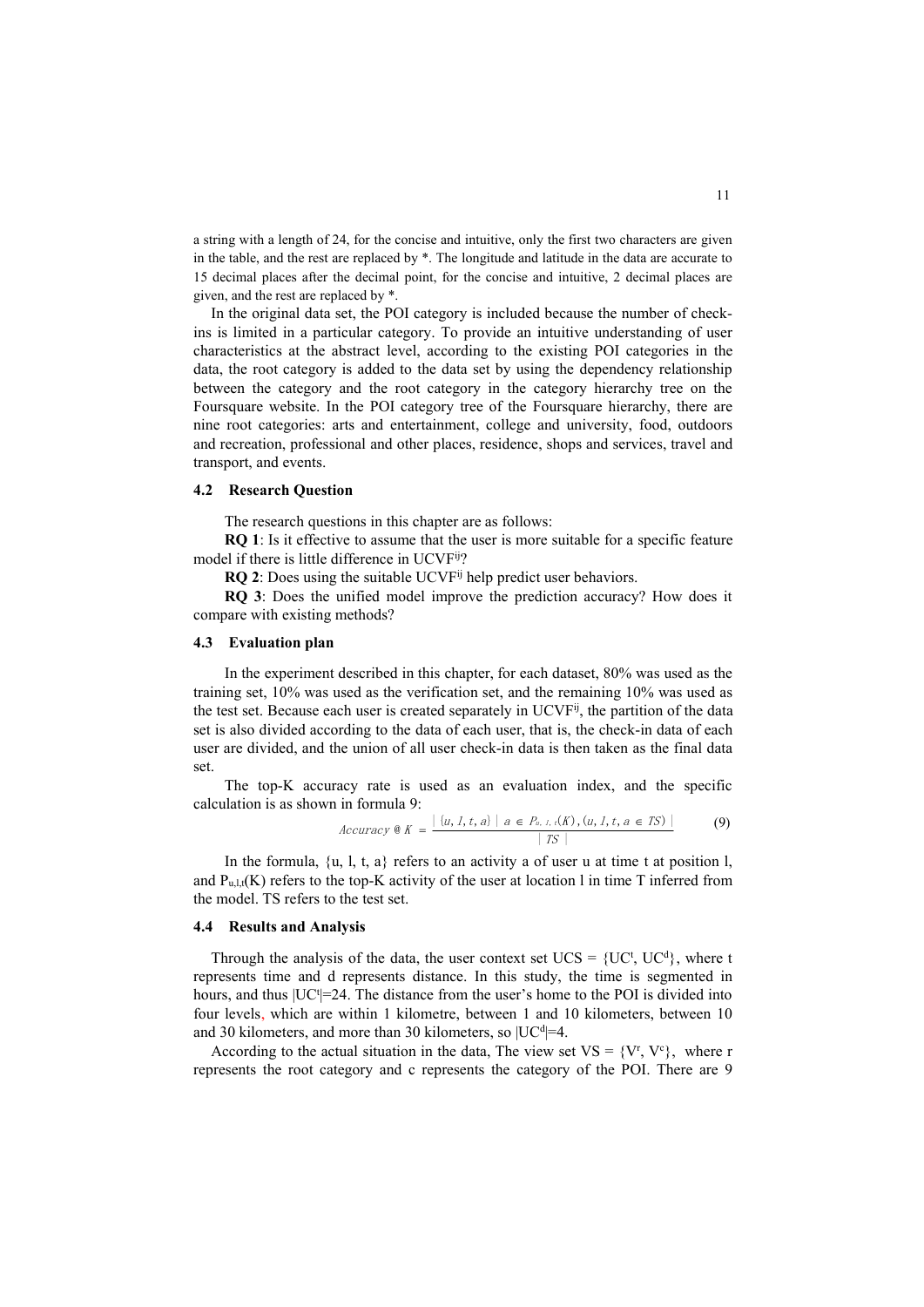types of POI root categories and 65 types of POI categories, and thus  $|V^r| = 9, |V^c|$ |  $=65.$ 

Based on the analysis above,  $UCVFS = \{UCVF^{time-root\ category}, \ UCVF^{time-categor}$ , , UCVF distance-root category, UCVF distance-category }. Among the elements above, UCVF time-root category is a 24\*9 matrix, UCVF <sup>time-category</sup> is a 24\*65 matrix, UCVF distance-root category is a 4\*9 matrix, UCVF distance-category is a 4\*65 matrix. The construction of these matrix are as shown in Algorithm 1.

After the UCVFS is constructed, Algorithm 2 is used to analyze the user's adaptation to different values of UCVF<sup>ij</sup>. The specific results are presented in Table 3.

|           | User number | root category | US UCVF time- US UCVF time- US UCVF<br>category | distance-root category | US UCVF<br>distance-category |
|-----------|-------------|---------------|-------------------------------------------------|------------------------|------------------------------|
| dataset 1 | 1083        | 526           | 82                                              | 429                    | 46                           |
| dataset 2 | 5000        | 1396          | 1413                                            | 1410                   | 781                          |
| dataset 3 | 8000        | 2249          | 2240                                            | 2258                   | 1253                         |

Table 3 Applicable users of different UCVF<sup>ij</sup>

After the user's adaptability analysis of different values of UCVF<sup>ij</sup> is completed, the user set and matrix suitable for different values of UCVF<sup>ij</sup> are used as input, a multi-channel CNN is used for learning, and user activities are predicted. The specific effect is shown in detail in the result analysis of Question 3 of this section.

After the experimental results were completed, according to the research questions, the experimental results were analyzed as follows:

**RQ 1**: Is it effective to assume that the user is more suitable for a specific feature model if there is little difference in UCVF ij?

To verify this problem, the study first calculated the difference in sum\_UCVF<sup>ij</sup> for multiple time periods according to Algorithm 2, and then divided the difference value, starting from 10 and dividing it from 10 to 100. In the experiment, Eq. (5) was used to calculate the Top-K accuracy rates of the UCVF<sup>ij</sup> of user groups with different differences, where K was set to 1. The specific experimental results of the three datasets 1, 2, and 3 are shown in Fig. 3, 4, and 5, respectively.



Fig. 3. Accuracy rate versus difference value change of dataset\_1

12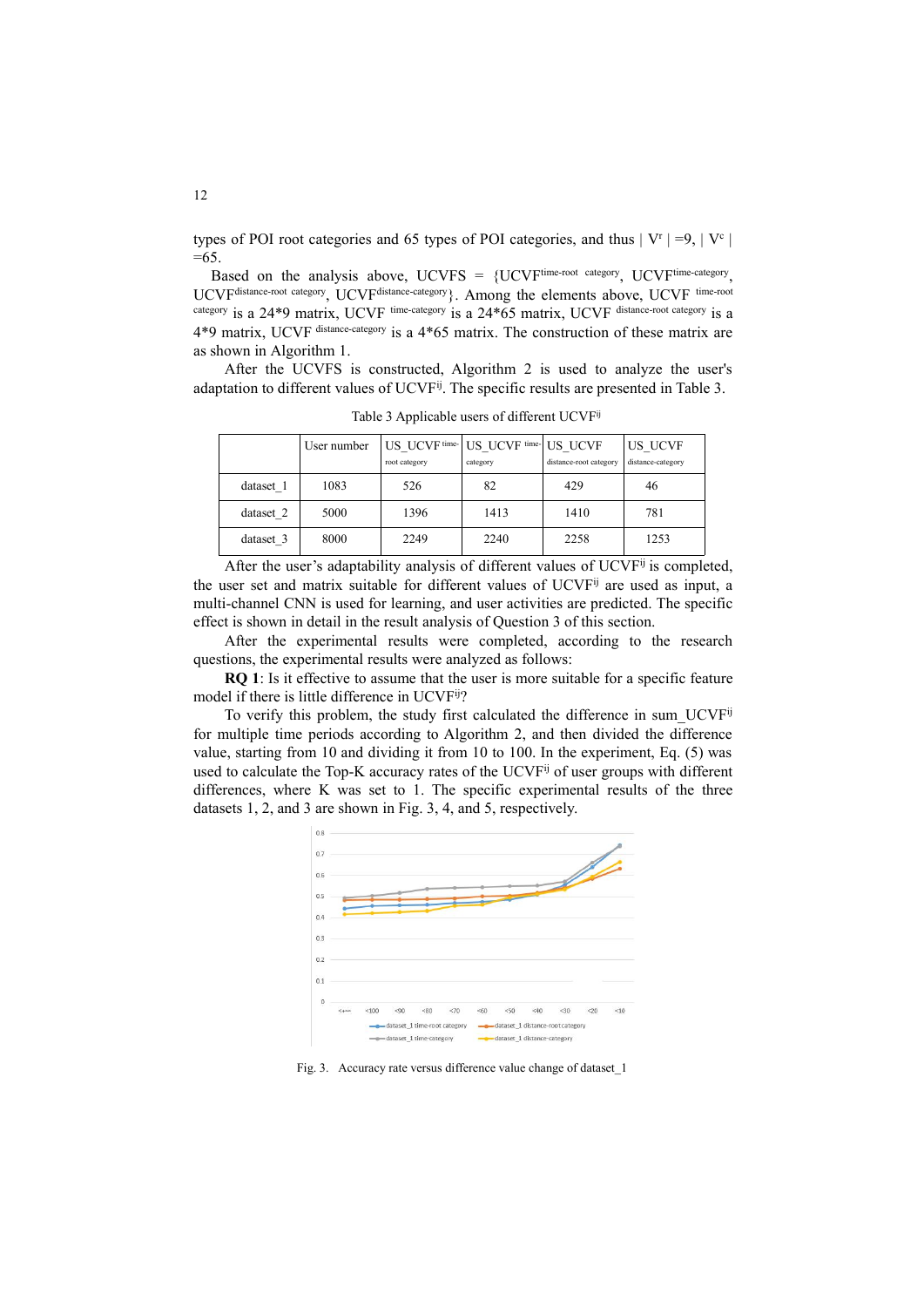

Fig. 4. Accuracy rate versus difference value change of dataset\_2



Fig. 5. Accuracy rate versus difference value change of dataset\_3

It can be seen from these figures that in all three data sets, for each of the four UCVFs, as the difference value continues to decrease, the accuracy of each UCVF increases, which indicates that when the user's long-term difference in the scene view characteristics is smaller, the assumption that the userhas a higher accuracy in the feature model is valid.

**RQ 2:** Does using the suitable UCVF ij help predict user behaviors.

To verify this problem, this study first uses the UCVF time-root category, UCVF timecategory , UCVF distance-root category and UCVF distance-category separately to describe all users, and calculate the accuracy rate using Eq. (5). Then, Algorithm 2 is used to divide users according to the applicability and describe them using the UCVFij applicable to the users after the division. Equation (5) is used to calculate the accuracy rate. Here, K takes the value of 1, and the experimental results are shown in Fig. 6.

It can be seen from the figure that in all three datasets, after the users are divided according to their applicability, using the user's applicable UCVF to predict their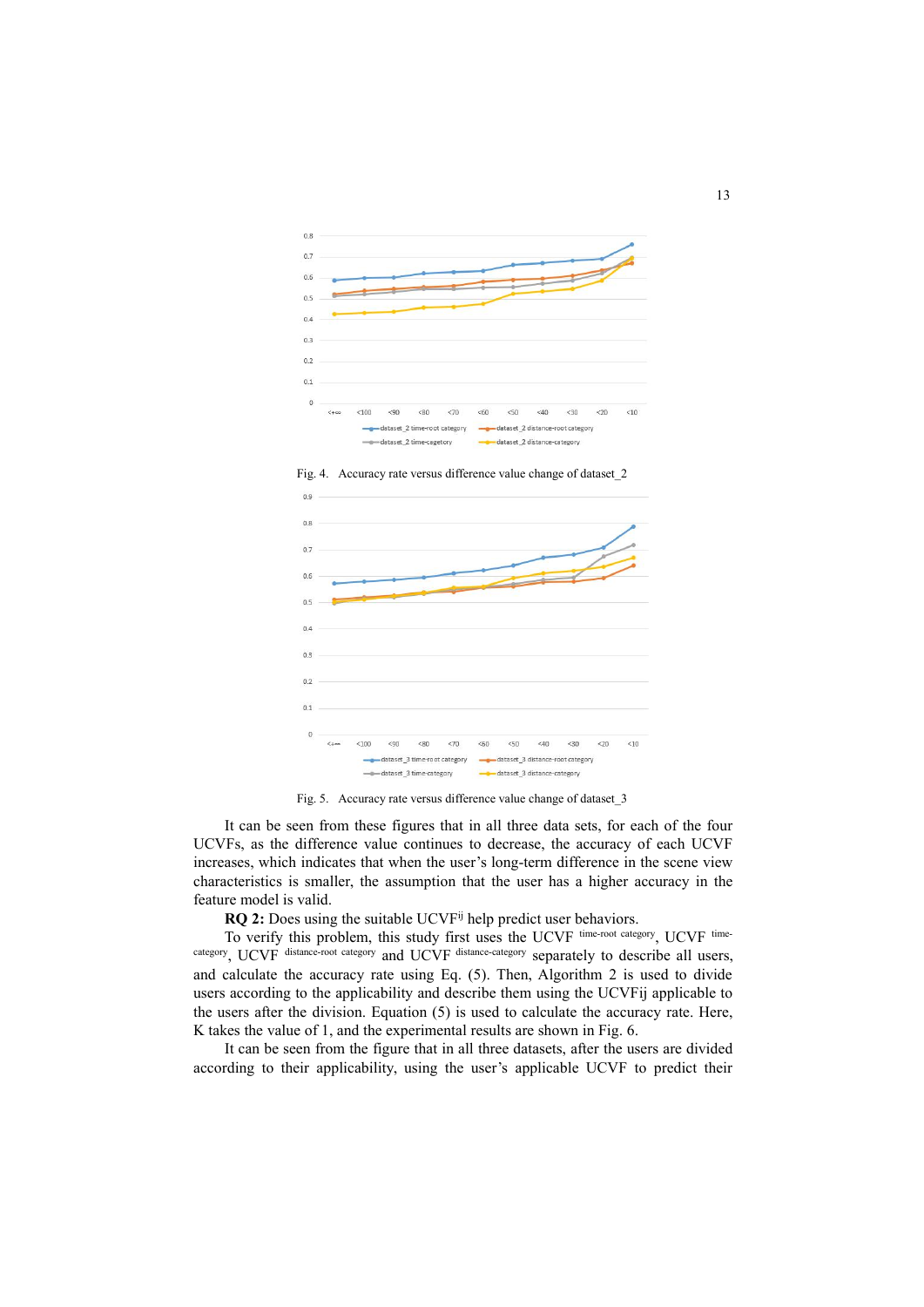



**RQ 3:** Does the unified model improve the prediction accuracy? How does it compare with existing methods?

### **Baseline**

In a 2020 review by Xu et al., which examined in detail the prediction of user activities in LBSN [33], the problem was categorized in terms of timeliness of prediction, and user activity prediction can be divided into the next prediction problem and any time prediction problem. The prediction of user activities can be divided into coarse-grained and fine-grained predictions based on the prediction granularity. Coarse-grained prediction includes a prediction of the POI category or a prediction of the user activity area. Fine-grained prediction refers to the prediction of user-activity POI.

According to the classification of the problem, this research belongs to any time prediction in terms of timeliness, and it belongs to coarse granularity prediction.Therefore, the baseline method of the comparison is <sup>a</sup> high-order singular vector decomposition (HOSVD), personal functional region (PFR), probabilistic category based location recommendation (PCLR), and spatial temporal feature (STAP) [32,34- 36]. The four methods were chosen as the baseline for comparison for the following reasons. First, HOSVD is a method for analyzing users from the perspective of the time series, which is often used as the baseline of the tensor decomposition method. PFR is a method for analyzing users from the active functional area, and both the PCLR and STAP methods are comprehensive methods that consider the influence of the time series and position. Second, based on the effects, these methods achieve good results for any user activity category prediction problem.

**Effectiveness of the method**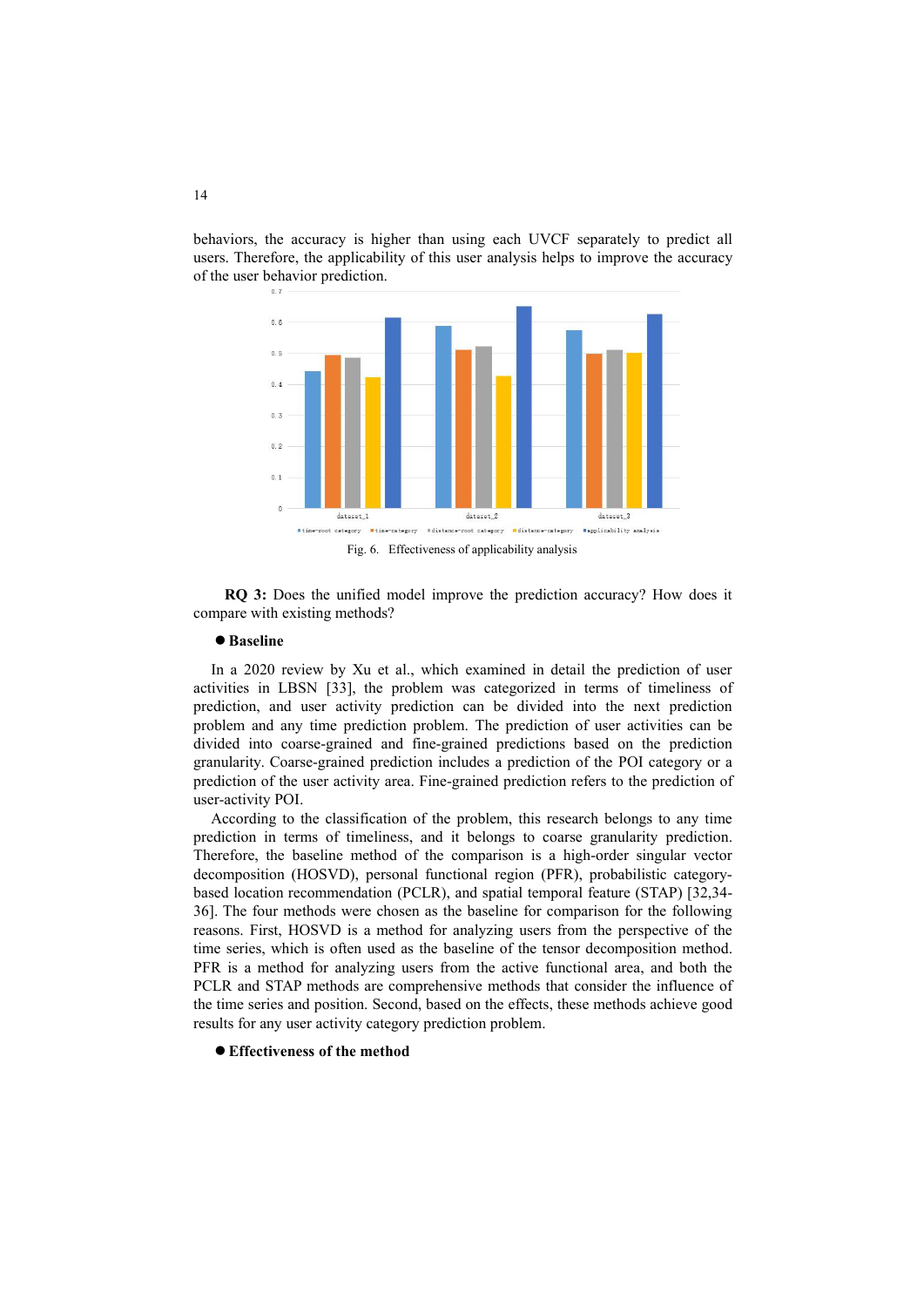





Ì



Fig. 9. Top 10 accuracy comparison

From the graph, we can see that the adaptive analysis method and the muti-channel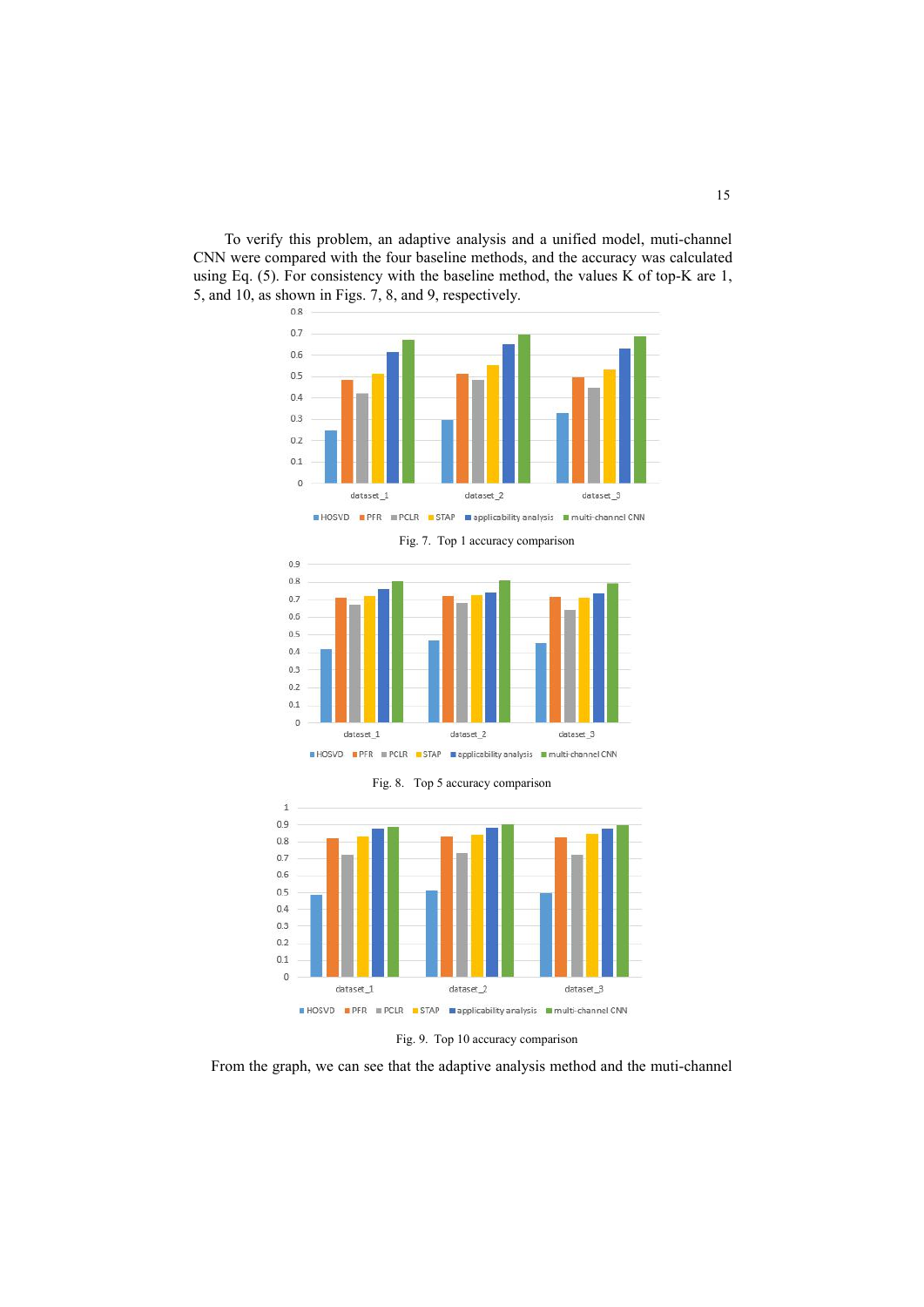CNN method are better than several baseline methods for the three data sets with top-1, top-5, and top-10 results.

### **5 Validity threats**

According to the criterion proposed by Wohlin et al. [37], the threat to the validity of the experiment is discussed from the following aspects:

**Conclusion validity:** In the results of the experiment, only the effect is shown, and the next step is to use statistical tests to improve the validity of the results.

**Construct validity:** The top K accuracy rate was used to analyze the experimental results. The accuracy rate is the most important index in research on intelligent services. The recall rate, F value, and other factors will be considered in a following study, and further verification of the experimental results will be carried out.

**External effectiveness:** Different data sets have different data compositions and characteristics, which may lead to changes in the effectiveness of the method. Therefore, multiple data sets from different sources were selected to verify the effectiveness of the proposed method.

### **6 Conclusions**

In this study, multiple user feature models were built based on user check-in data in LBSN. Based on the feature models, an applicability analysis algorithm was proposed to find a suitable user set for a specific feature model. A unified model was used to describe the user's applicability to different feature models. Finally, experiments conducted on three data sets indicate that our method outperforms many baseline approaches.

In the future, we plan to consider the user's social attributes to construct a user feature model. In addition, the method should be validated using more data sets from different sources.

### **Acknowledgments**

This work is supported by the National Natural Science Foundation of China under Grant No. U1504602.

### **References**

- [1] 45nd Statistical Report on the Development of China's Internet, China Internet Information Center (CNNIC).http://www.cac.gov.cn/2020-04/27/c\_158953547 0378587.htm. 2020-4-28/2021-1-29.
- [2] Zheng Y. Location-based social networks: Users[M]//Computing with spatial trajectories. Springer, New York, NY, 2011: 243-276.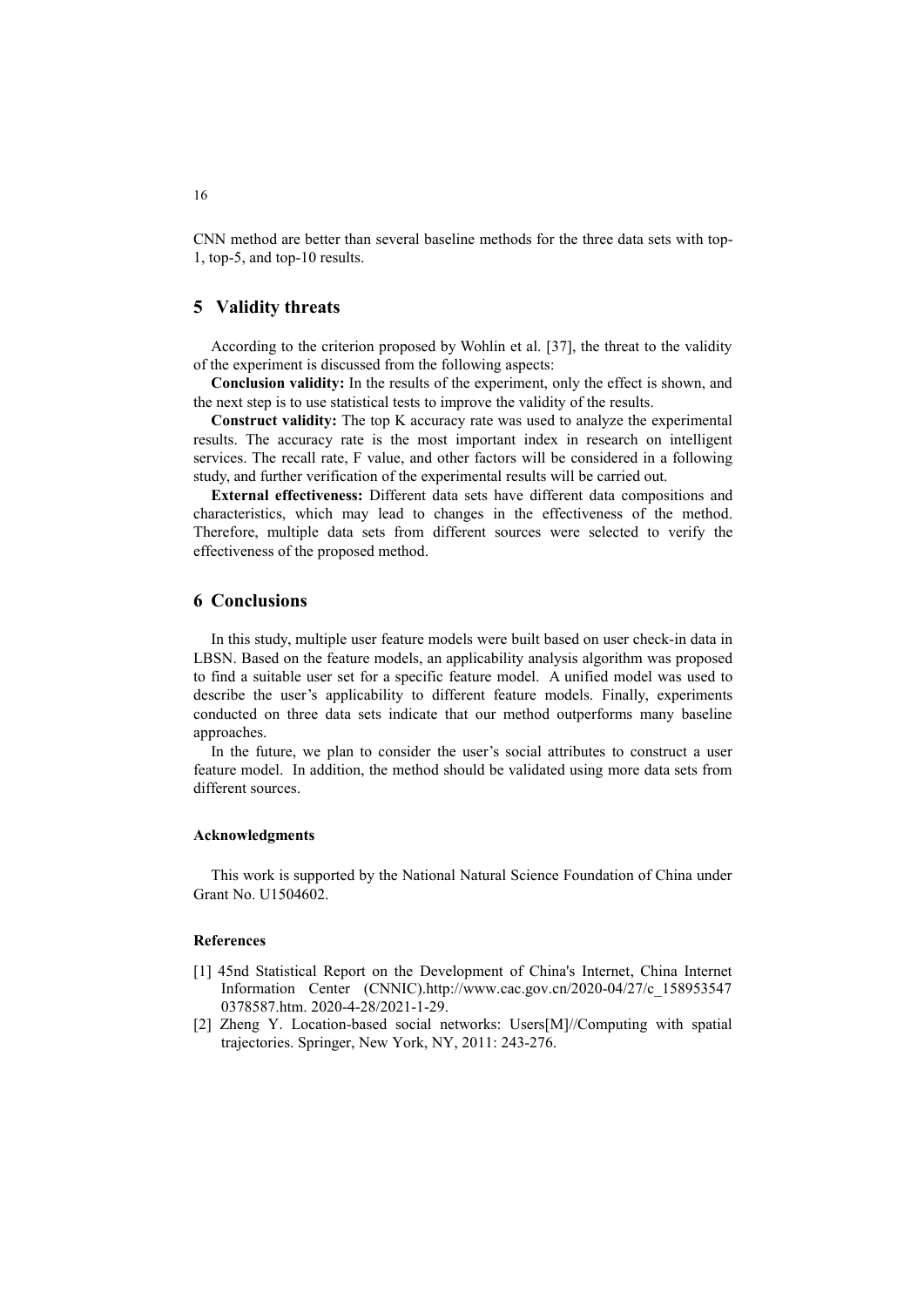- [3] Sutcliffe A, Sawyer P. Modeling personalized adaptive systems[C]//Advanced Information Systems Engineering. Springer Berlin Heidelberg, 2013: 178-192.
- [4] Klimek R. Preference models and their elicitation and analysis for context-aware applications[M]//Man-Machine Interactions 3. Springer International Publishing, 2014: 353-360.
- [5] Cheng C, Yang H, Lyu M R, et al. Where you like to go next: Successive point-ofinterest recommendation[C]//Twenty-Third International Joint Conference on Artificial Intelligence. 2013,2605-2611.
- [6] Xu T, Ma Y, Wang Q. Cross-Urban Point-of-Interest Recommendation for Non- Natives[J]. International Journal of Web Services Research (IJWSR), 2018, 15(3): 82-102.
- [7] Noulas A, Scellato S, Mascolo C, et al. An empirical study of geographic user activity patterns in foursquare[C]//Fifth international AAAI conference on weblogs and social media. 2011. 570–573.
- [8] Cheng C, Yang H, King I, et al. Fused matrix factorization with geographical and social influence in location-based social networks[C]//Twenty-Sixth AAAI Conference on Artificial Intelligence. 2012.
- [9] He J, Li X, Liao L, et al. Inferring Continuous Latent Preference on Transition Intervals for Next Point-of-Interest Recommendation[C]//Joint European Conference on Machine Learning and Knowledge Discovery in Databases. Springer, Cham, 2018: 741-756.
- [10] Zhao S, King I, Lyu M R. Aggregated temporal tensor factorization model for point-of-interest recommendation[J]. Neural Processing Letters, 2018, 47(3): 975-992.
- [11] Guo J, Zhang W, Fan W, et al. Combining Geographical and Social Influences with Deep Learning for Personalized Point-of-Interest Recommendation[J]. Journal of Management Information Systems, 2018, 35(4): 1121-1153.
- [12] Böhmer M, Bauer G, Krüger A. Exploring the design space of context-aware recommender systems that suggest mobile applications[C]//2nd Workshop on Context-Aware Recommender Systems. 2010, 5.
- [13] Xu T, Ma Y, Wang Q. Cross-Urban Point-of-Interest Recommendation for Non- Natives[J]. International Journal of Web Services Research (IJWSR), 2018, 15(3): 82-102.
- [14] Hess A, Hummel K A, Gansterer W N, et al. Data-driven human mobility modeling: a survey and engineering guidance for mobile networking[J]. ACM Computing Surveys (CSUR), 2016, 48(3): 38.
- [15] Sun X, Huang Z, Peng X, et al. Building a model-based personalised recommendation approach for tourist attractions from geotagged social media data[J]. International Journal of Digital Earth, 2019, 12(6): 661-678.
- [16] Missaoui S, Kassem F, Viviani M, et al. LOOKER: a mobile, personalized recommender system in the tourism domain based on social media user-generated content[J]. Personal and Ubiquitous Computing, 2019: 1-17.
- [17] Kumar N S, Thangamani M. Multi-Ontology Based Points of Interests (MO- POIS) and Parallel Fuzzy Clustering (PFC) Algorithm for Travel Sequence Recommendation with Mobile Communication on Big Social Media[J]. Wireless Personal Communications, 2018: 1-20.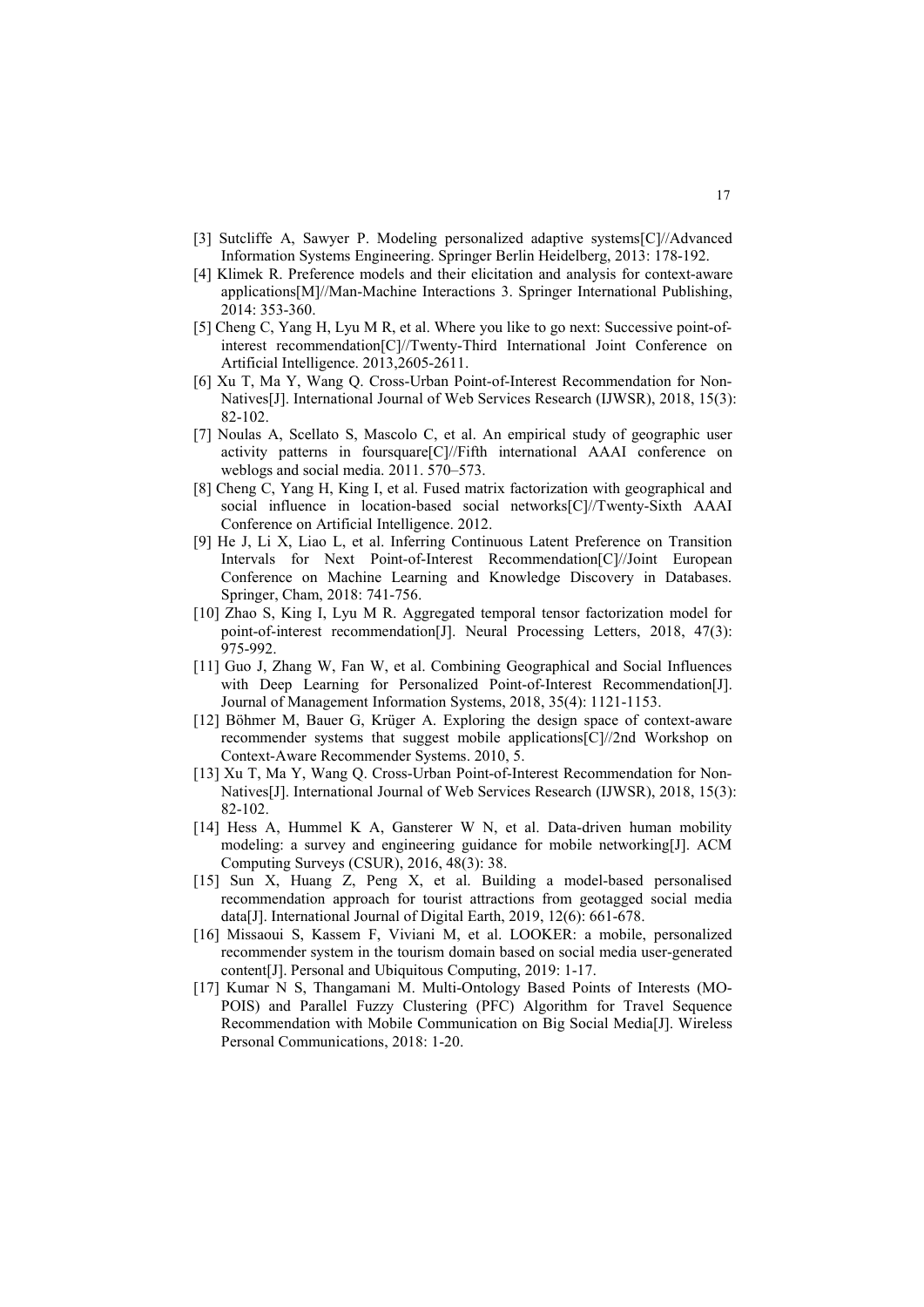- [18] Yang D , Zhang D , Qu B . Participatory cultural mapping based on collective behavior data in location-based social networks[J]. ACM Transactions on Intelligent Systems and Technology (TIST), 2016, 7(3):1-23.
- [19] Cheng, Z., Caverlee, J., Lee, K., Sui, D.Z.: Exploring millions of footprints in location sharing services. In: ICWSM 2011, pp. 81–88 (2011)
- [20] Shi W, Luo X, Zhao F, et al. Geolocating a WeChat user based on the relation between reported and actual distance[J]. International Journal of Distributed Sensor Networks, 2018, 14(4): 1550147718774462.
- [21] Wai K P, New N. Measuring the distance of moving objects from big trajectory data[C]//2017 IEEE/ACIS 16th International Conference on Computer and Information Science (ICIS). IEEE, 2017: 137-142.
- [22] He J, Li X, Liao L, et al. Inferring Continuous Latent Preference on Transition Intervals for Next Point-of-Interest Recommendation[C]//Joint European Conference on Machine Learning and Knowledge Discovery in Databases. Springer, Cham, 2018: 741-756.
- [23] Massimo D, Ricci F. Clustering Users' POIs Visit Trajectories for Next-POI Recommendation[M]//Information and Communication Technologies in Tourism 2019. Springer, Cham, 2019: 3-14.
- [24] Zeng J, Li Y, Li F, et al. Time-slot-based point of interest recommendation on location-based social network[J]. International Journal of Internet Manufacturing and Services, 2018, 5(2-3): 157-168.
- [25] Hu W, Jin P J. An adaptive hawkes process formulation for estimating time-of day zonal trip arrivals with location-based social networking check-in data[J]. Transportation Research Part C: Emerging Technologies, 2017, 79: 136-155.
- [26] Hsueh Y L, Huang H M. Personalized itinerary recommendation with time constraints using GPS datasets[J]. Knowledge and Information Systems, 2018: 1- 22.
- [27] DING Y, LIU J, JIANG C, et al. A study of friends recommendation algorithm considering users' preference of making friends in the LBSN[J]. Systems Engineering-Theory & Practice, 2017 (11): 22.
- [28] Zhu J, Wang C, Guo X, et al. Friend and POI recommendation based on social trust cluster in location-based social networks[J]. EURASIP Journal on Wireless Communications and Networking, 2019, 2019(1): 89.
- [29] Yu F, Che N, Li Z, et al. Friend recommendation considering preference coverage in location-based social networks[C]//Pacific-Asia conference on knowledge discovery and data mining. Springer, Cham, 2017: 91-105.
- [30] Zhu Z, Cao J, Weng C. Location-Time-Sociality Aware Personalized Tourist Attraction Recommendation in LBSN[C]//2018 IEEE 22nd International Conference on Computer Supported Cooperative Work in Design ((CSCWD)). IEEE, 2018: 636-641.
- [31] Stepan T, Morawski J M, Dick S, et al. Incorporating spatial, temporal, and social context in recommendations for location-based social networks[J]. IEEE Transactions on Computational Social Systems, 2016, 3(4): 164-175.
- [32] Yang D, Zhang D, Zheng V W, et al. Modeling user activity preference by leveraging user spatial temporal characteristics in LBSNs[J]. IEEE Transactions on Systems, Man, and Cybernetics: Systems, 2015, 45(1): 129-142.